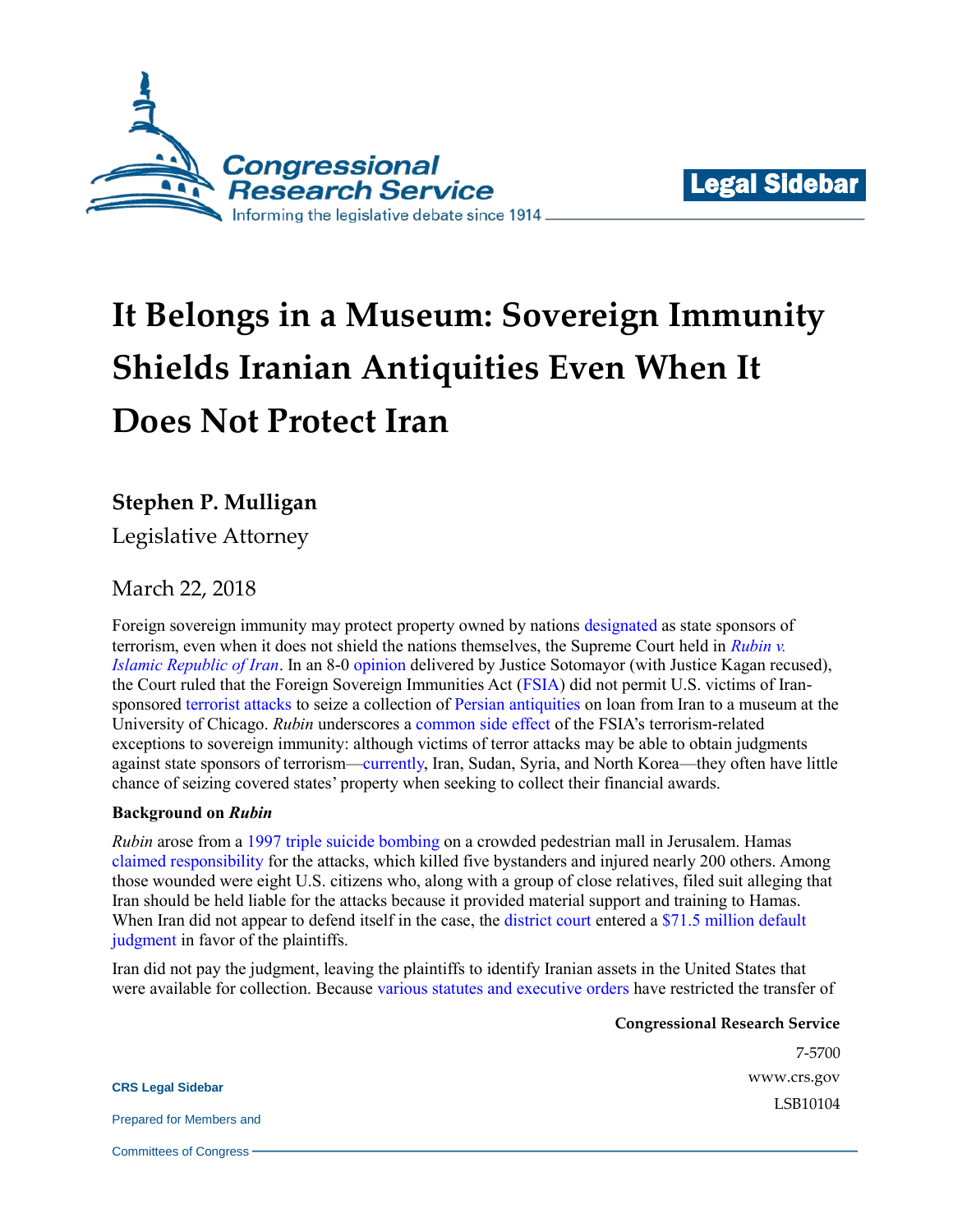much of Iran's property in the United States, the plaintiffs looked for nontraditional ways of collection. They eventually sought to attach a set of approximately 30,000 clay tablets and fragments known as the [Persepolis Collection](https://oi.uchicago.edu/collections/tablet-collection-and-tablet-room) housed at the [Oriental Institute](https://oi.uchicago.edu/) in the University of Chicago. Discovered by archeologists during an excavation of the ancient city of [Persepolis](https://earthobservatory.nasa.gov/IOTD/view.php?id=44336) in the 1930s, Iran loaned the 2,500 year-old tablets to the University of Chicago in 1936 for research and translation. Iran still claims ownership of the collection, and when the plaintiffs sought a court order allowing seizure of the tablets, Iran and the University of Chicago asserted that the foreign sovereign immunity embodied in the FSIA protected the artifacts.

#### **The Law of Foreign Sovereign Immunity**

Originally enacted in [1976,](https://www.gpo.gov/fdsys/pkg/STATUTE-90/pdf/STATUTE-90-Pg2891.pdf) the FSIA contains two presumptive rules of immunity: (1) foreign nations and their ["agencies and instrumentalities"](https://www.law.cornell.edu/uscode/text/28/1603) are immune from suit in the United States (called [jurisdictional](https://www.law.cornell.edu/uscode/text/28/1604)  [immunity\)](https://www.law.cornell.edu/uscode/text/28/1604), and (2) property owned by foreign sovereigns is [immune from attachment.](https://www.law.cornell.edu/uscode/text/28/1609) Both types of immunity, however, are subject to exceptions. For example, in th[e Antiterrorism and Effective Death](https://www.gpo.gov/fdsys/pkg/PLAW-104publ132/pdf/PLAW-104publ132.pdf)  [Penalty Act of 1996](https://www.gpo.gov/fdsys/pkg/PLAW-104publ132/pdf/PLAW-104publ132.pdf) (AEDPA), Congress [amended](https://www.gpo.gov/fdsys/pkg/PLAW-104publ132/pdf/PLAW-104publ132.pdf#page=29) the FSIA to eliminate jurisdictional immunity for [certain claims](https://www.law.cornell.edu/uscode/text/28/1605A) against designated state sponsors of terrorism through a provision no[w titled](https://www.law.cornell.edu/uscode/text/28/1605A) the "Terrorism exception to the jurisdictional immunity of a foreign state." When a judgment is entered under that exception, AEDP[A also created](https://www.gpo.gov/fdsys/pkg/PLAW-104publ132/pdf/PLAW-104publ132.pdf#page=30) an exception to the immunity from attachment afforded to property that is owned by the state sponsor of terrorism and used for commercial activity in the United States.

This framework was further modified by the 2008 National Defense Authorization Act [\(2008 NDAA\)](https://www.congress.gov/110/plaws/publ181/PLAW-110publ181.pdf). There, Congress [addressed](https://www.congress.gov/110/plaws/publ181/PLAW-110publ181.pdf#page=341) the circumstances by which property owned by the agencies or instrumentalities of a foreign state sponsor of terrorism, such as state-owned [corporation](https://www.courtlistener.com/opinion/2095916/geveke-co-intern-v-kompania-di-awa-etc/) or [financial](http://openjurist.org/792/f2d/587/riedel-v-bancam-sa)  [institution,](http://openjurist.org/792/f2d/587/riedel-v-bancam-sa) could be used to satisfy a judgment against the state itself. In 1983, the Supreme Court [held](https://www.law.cornell.edu/supremecourt/text/462/611) that a plaintiff with judgment against a foreign state cannot attach property owned by the state's agencies and instrumentalities without overcoming the presumption of separateness between the state and those entities. Lower courts eventually developed a list of five factors—known as the *[Bancec](https://cdn.ca9.uscourts.gov/datastore/opinions/2016/02/22/13-15442.pdf#page=7)* factors—that can be used to overcome the presumption of separateness by showing, for example, that the state exercised economic control over the property or received profits derived from it. In a provision codified at [28](https://www.law.cornell.edu/uscode/text/28/1610)  [U.S.C. § 1610\(g\),](https://www.law.cornell.edu/uscode/text/28/1610) the 2008 NDAA [limited](https://www.congress.gov/110/plaws/publ181/PLAW-110publ181.pdf#page=341) the requirement for proof of the five *Bancec* factors in the context of cases arising from state-sponsored terror attacks. More specifically,  $\S 1610(g)$  provides that, when a judgment is entered under th[e terrorism exception](https://www.law.cornell.edu/uscode/text/28/1605A) to jurisdictional immunity, property owned by the state *or* its agencies and instrumentalities ["is subject to attachment . . . regardless of"](https://www.law.cornell.edu/uscode/text/28/1610) the application of the listed *Bancec* factors.

#### **The Circuit Split over Immunity from Attachment and State Sponsors of Terrorism**

*Rubin* addressed a circuit split regarding the scope of  $\S$  1610(g). As detailed in this earlier [Sidebar,](http://www.crs.gov/LegalSidebar/details/1687) two U.S. [courts](https://cdn.ca9.uscourts.gov/datastore/opinions/2016/06/14/13-15442.pdf) of [appeals](https://www.cadc.uscourts.gov/internet/opinions.nsf/D35ACE5F0E9673C085258003005094AE/$file/14-7193.pdf) had adopted a broad reading of the provision, interpreting it as containing a freestanding exception to immunity from attachment. Under this approach, any time a judgment is entered against a foreign state under the FSIA's terrorism exception to jurisdictional immunity, property owned by the state or its agencies and instrumentalities is not protected by immunity from attachment.

In the lower court proceedings in *Rubin*, however, the U.S. Court of Appeals for the Seventh Circuit (Seventh Circuit) adopted a narrower view. It [held](http://media.ca7.uscourts.gov/cgi-bin/rssExec.pl?Submit=Display&Path=Y2016/D07-19/C:14-1935:J:Sykes:aut:T:fnOp:N:1795036:S:0) that, although 28 U.S.C.  $\S 1610(g)$  allowed plaintiffs with judgments against state sponsors of terrorism to attach property owned by the states' agencies and instrumentalities notwithstanding the applicability of the *Bancec* factors, the provision did not create a stand-alone exception to immunity from attachment in cases against state sponsors of terrorism. Thus, even though a judgment had been entered against Iran under the [terrorism exception](https://www.law.cornell.edu/uscode/text/28/1605A) to jurisdictional immunity, the Seventh Circuit [held](http://media.ca7.uscourts.gov/cgi-bin/rssExec.pl?Submit=Display&Path=Y2016/D07-19/C:14-1935:J:Sykes:aut:T:fnOp:N:1795036:S:0) that the FSIA's immunity from attachment still protected Iran-owned property unless a separate exception to immunity applied. Based on this interpretation, the Seventh Circuit denied the *Rubin* plaintiffs' request to attach the tablets in the Persepolis Collection.